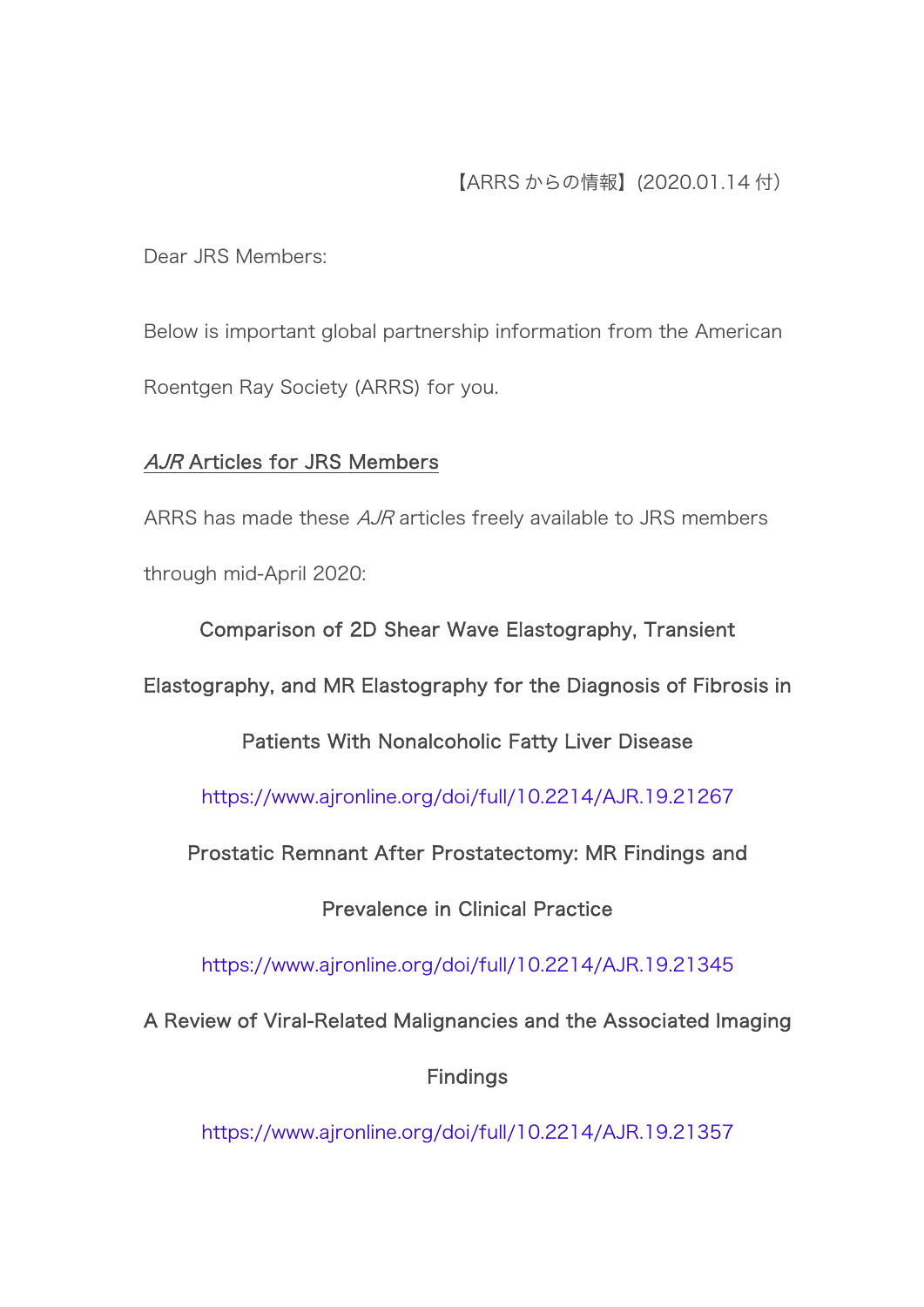

## [WWW.ARRS.ORG/MEETING](https://www.arrs.org/AM20)

# KEY DATES FOR ARRS ANNUAL MEETING AND ARRS VIRTUAL

## **MEETING**

Meeting Dates: May 3-8

Early Bird Deadline: March 2 (Register by this date to obtain the

### lowest rates.)

Regular Registration: March 3–April 3

Late Registration: April 4–May 8 (Registrations will only be accepted

online.)

On-Site Registration in Chicago: May 3-8

Global partner members who are also current ARRS members receive a

discount when registering online for the meeting in recognition of the

global partnership. Meeting registrants will have access to the

complete meeting, from session recordings to electronic exhibits, for a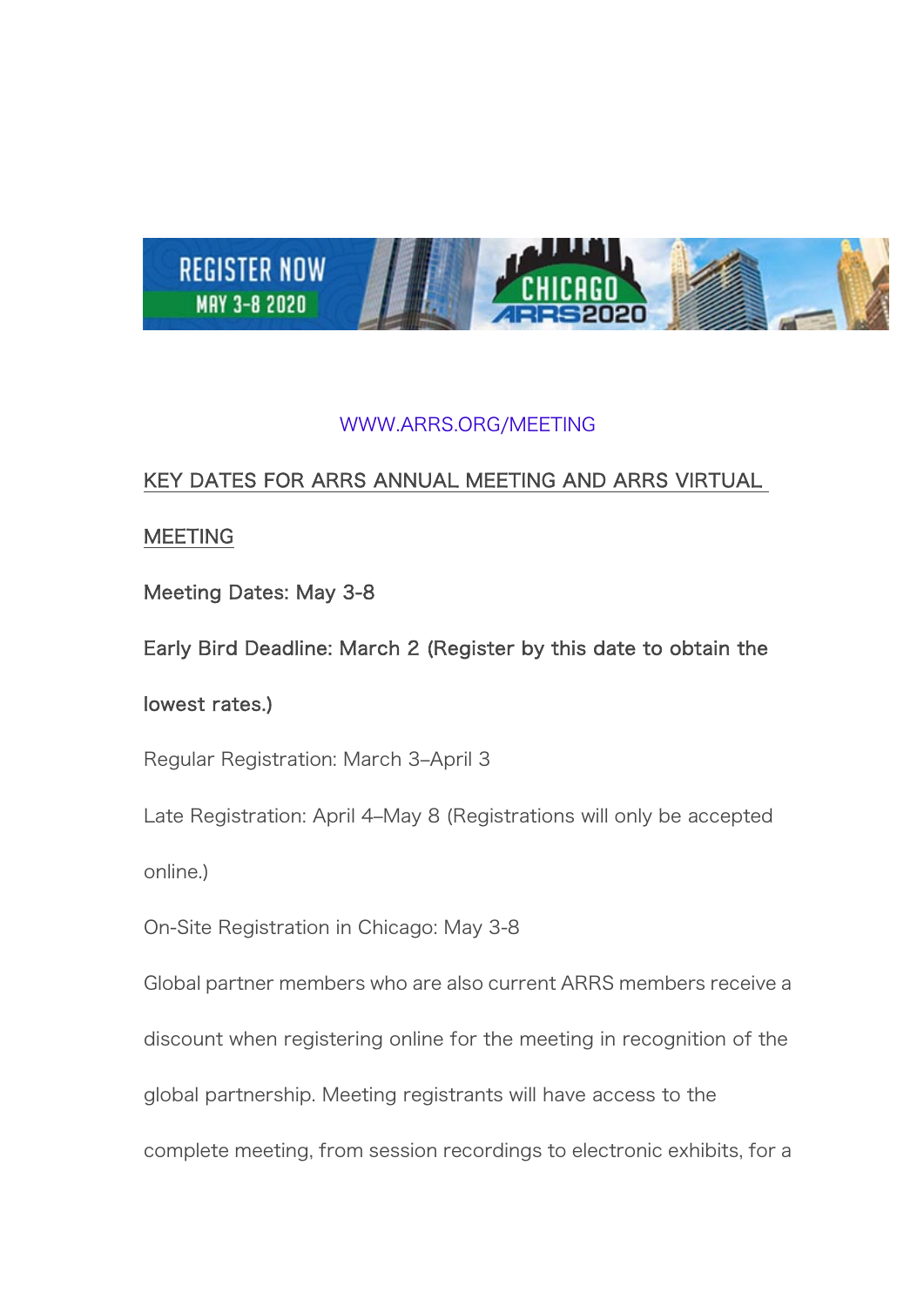full year online. The complete meeting will be available on demand to registrants until May 2, 2021.

### New Global Education Course – Breast Imaging: Diagnostic

#### Dilemmas Web Lecture

#### [www.arrs.org/GlobalEducation](https://www.arrs.org/GlobalEducation)

This online, open access web lecture describes the usefulness and limitations of contrast enhanced mammogram, discusses appropriate radiology pathology correlation and concordance for challenging breast masses, recognizes pitfalls of synthesized 2D mammogram and ways to overcome them, and discusses detection and management of architectural distortions on DBT.

### JRS Members are Invited to Join ARRS

Through this global partnership ARRS is pleased to offer complimentary online membership for radiology residents in a training program and for radiologists in fellowship training. ARRS also offers a significant discount on ARRS online membership for JRS members in active practice in Japan.

Please follow the steps below in order to become an ARRS member: